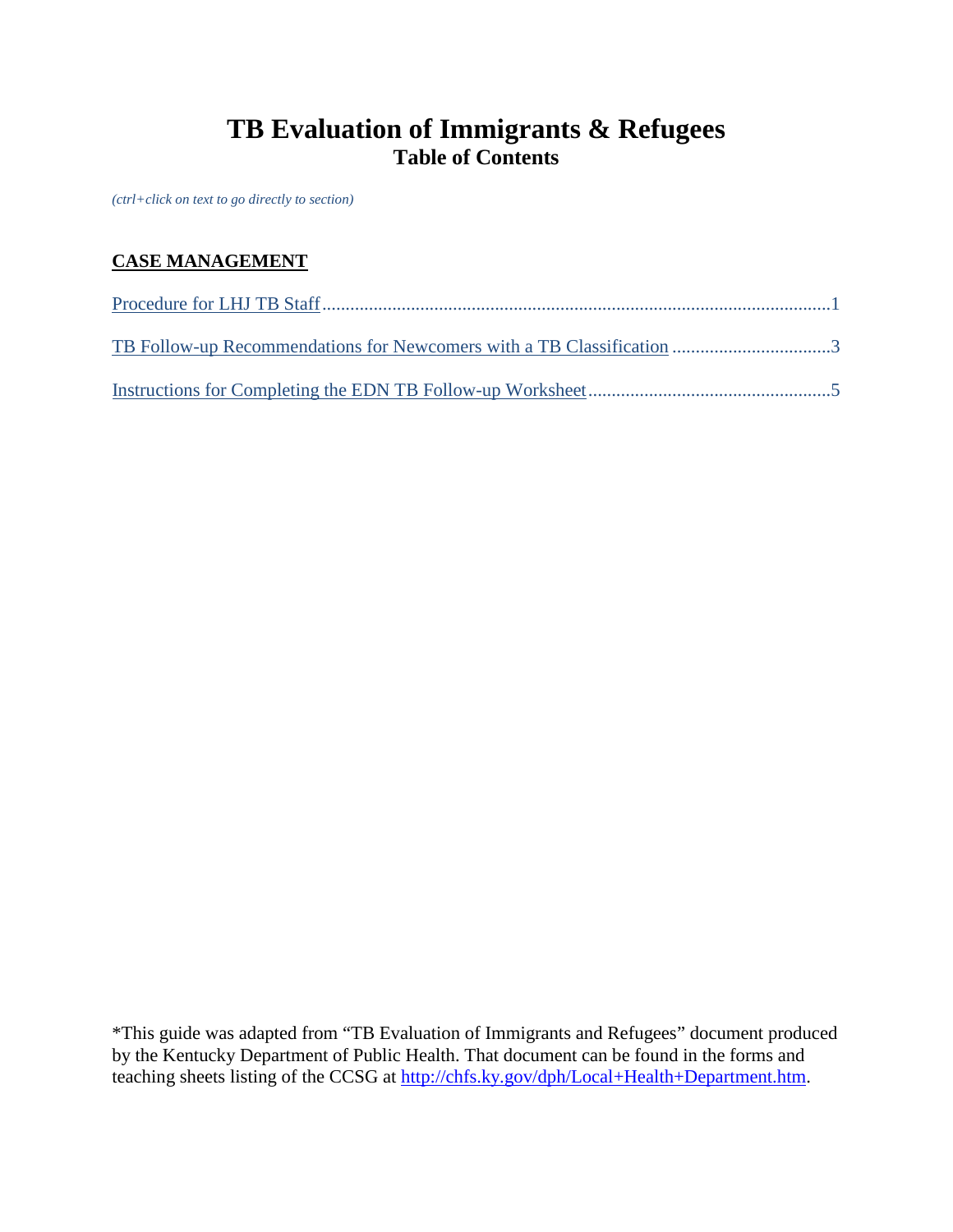# **Evaluation of Immigrants and Refugees for Tuberculosis**

The Local Health Jurisdiction (LHJ) Tuberculosis (TB) Coordinator or TB Nurse will ensure that immigrants or refugees with TB Classification (Class A, B1, B2 or B3) start an appropriate medical evaluation within 30 days of their arrival in Michigan and complete the evaluation within 90 days of their arrival in Michigan.

## <span id="page-1-0"></span>**RECEIVING IMMIGRANT/REFUGEE TB ASSESSMENT NOTIFICATIONS:**

#### *For LHJs without direct access to the EDN System*

\*If unsure whether your LHJ has direct EDN access, contact MDHHS TB Epidemiologist at 517-284-4956

MDHHS TB Program staff will receive notifications of immigrant and refugee arrivals from EDN and retrieve the EDN documents containing medical and contact information. MDHHS TB Program staff will notify the LHJ of immigrant or refugee's arrival by creating a "Latent Tuberculosis Infection" record in the MDSS and sending an e-mail to the LHJ with the Investigation ID number. All EDN documents will be attached in the "Notes" tab.

#### *For LHJs with direct access to the EDN System*

LHJ TB Coordinator or TB nurse will receive notifications of immigrant and refugee arrivals from EDN and retrieve the EDN documents containing medical and contact information.

## **PERFORMING IMMIGRANT/REFUGEE FOLLOW-UP:**

LHJ TB Coordinator or TB nurse will:

- 1. Contact the refugee or immigrant within 3 days of receiving the EDN documents and schedule an appointment for evaluation.
	- a. Step 1 Make a telephone call within 24 hours of receipt of documents.

\*If no phone number is available, proceed directly to step 2.

- b. Step 2 If there is no response to phone call within 7 working days, send a letter to the home address listed in the EDN documents. *If the only address listed is for a sponsor agency, contact the sponsor agency to verify the patient's address***.**
- c. Step  $3 If$  there is no response to letter within 10 working days, make a home visit to all Class A and B1, and high-risk B2 and B3 immigrants or refugees. High-risk Class B2 and B3 include all children under 5 years of age and individuals over 5 years of age who are immune-suppressed, malnourished, or have comorbidities such as diabetes or silicosis.
- 2. Assess the patient as described in the table "TB Follow-up Recommendations for Newcomers with a TB Classification."
	- a. Assess for signs and symptoms of TB.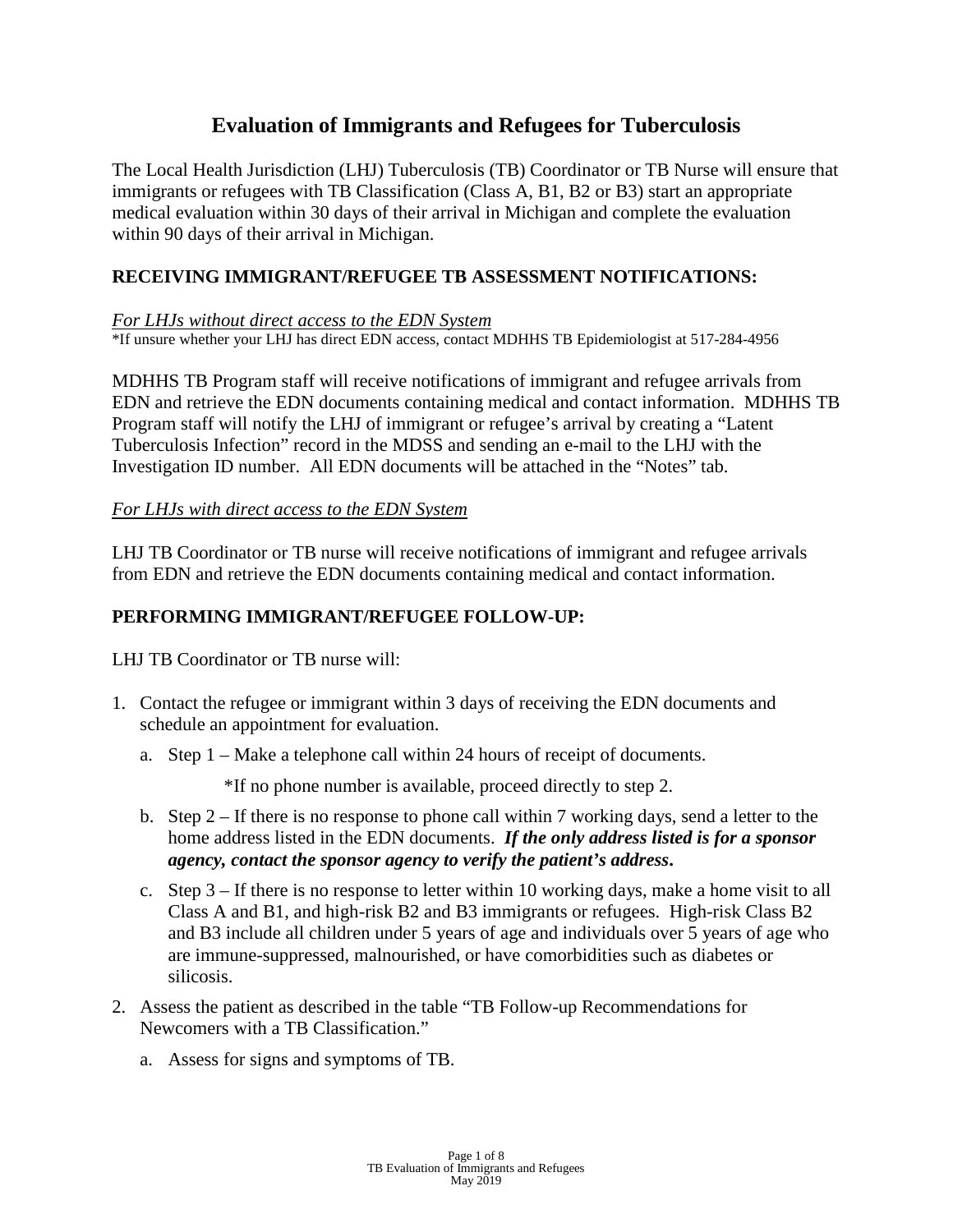- b. MDHHS strongly recommends ordering an interferon gamma release assay for *Mycobacterium tuberculosis* (IGRA) if the patient is  $\geq$ 2 years of age and:
	- 1. Received a tuberculin skin test (TST) prior to immigration, regardless of the result; OR
	- 2. An IGRA result prior to immigration is not clearly documented in the EDN documents.
- c. Obtain a chest x-ray (CXR) if warranted, as described in the table "TB Follow-up Recommendations for Newcomers with a TB Class Condition."
- 3. If diagnostic work-up is completed by a physician other than your medical director, ensure that 1) the assessment is complete and 2) a decision is made whether to treat for LTBI or TB disease.
- 4. Complete the TB Follow-up Worksheet according to the table "Instructions for Completing the EDN TB Follow-up Worksheet" below ensuring that all required questions are answered.
- 5. For LHJs without direct access to EDN:
	- Return completed TB Follow-up Worksheet to the MDHHS TB Program within 90 days by uploading them to the MDSS "Latent Tuberculosis Infection" record.
	- If active TB disease is diagnosed, change the "condition" to "Tuberculosis."
	- Change the investigation status to "Review."

For LHJs with direct access to EDN:

• Submit data from the EDN Follow-up Worksheet to the CDC EDN System.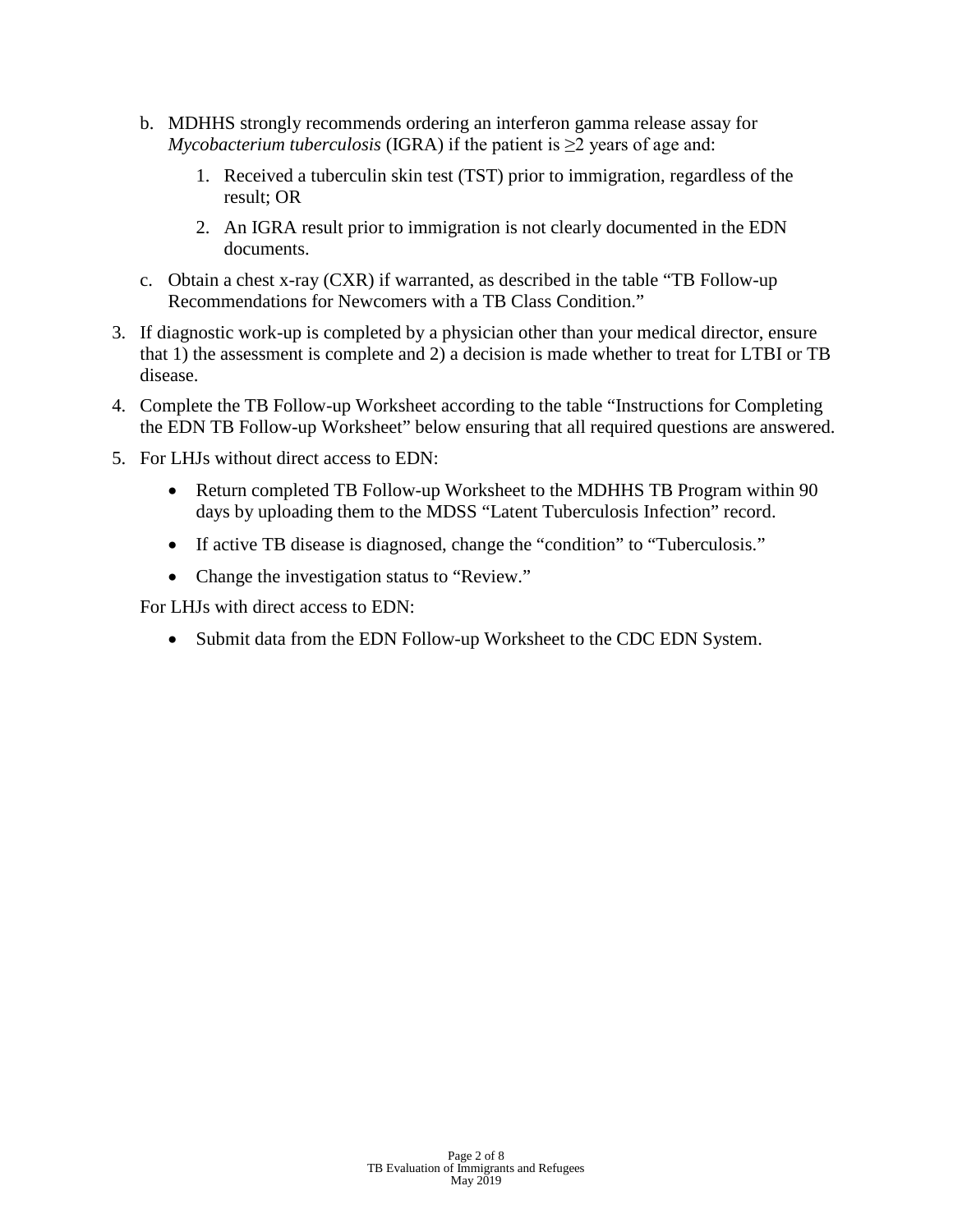<span id="page-3-0"></span>

| TB Follow-up Recommendations for Newcomers with a TB Classification                                                                                                                                                                       |                                                                                                                                                                                                                                                                                                                                                                                                                                                                                                                                                                                                                                                                                                                                                                                                                                                                                                                                                                                                                                                                                                                                                                                                                                                                                                                                                                                                                                                                                                                                                                                                                                                                                                                                                     |  |  |
|-------------------------------------------------------------------------------------------------------------------------------------------------------------------------------------------------------------------------------------------|-----------------------------------------------------------------------------------------------------------------------------------------------------------------------------------------------------------------------------------------------------------------------------------------------------------------------------------------------------------------------------------------------------------------------------------------------------------------------------------------------------------------------------------------------------------------------------------------------------------------------------------------------------------------------------------------------------------------------------------------------------------------------------------------------------------------------------------------------------------------------------------------------------------------------------------------------------------------------------------------------------------------------------------------------------------------------------------------------------------------------------------------------------------------------------------------------------------------------------------------------------------------------------------------------------------------------------------------------------------------------------------------------------------------------------------------------------------------------------------------------------------------------------------------------------------------------------------------------------------------------------------------------------------------------------------------------------------------------------------------------------|--|--|
| <b>Newcomer's Class</b><br><b>Status</b>                                                                                                                                                                                                  | <b>TB Follow-up Recommendations</b>                                                                                                                                                                                                                                                                                                                                                                                                                                                                                                                                                                                                                                                                                                                                                                                                                                                                                                                                                                                                                                                                                                                                                                                                                                                                                                                                                                                                                                                                                                                                                                                                                                                                                                                 |  |  |
| <b>TB Class A</b> – active<br><b>TB</b> disease<br><b>Pulmonary TB</b><br>disease<br>Sputum smear or<br><b>TB</b> culture<br>positive<br>Requires a waiver<br>for travel (i.e., on<br>treatment and<br>smear negative<br>prior to travel) | Contact the MDHHS TB Epidemiologist at 517-284-4956 for guidance.<br>$\Box$<br>Consider this patient to have active TB disease (suspected or confirmed).<br>❏<br>Review the pre-immigration medical exam and treatment documentation.<br>$\Box$<br>□ Conduct a full medical evaluation for TB Disease. Collect sputum for AFB<br>smear and culture if the patient is able to produce. Obtain a chest x-ray (CXR)<br>and interpret it with attention for TB.<br>Provide HIV counseling, testing, and referral. If HIV testing is refused, reoffer<br>$\Box$<br>HIV testing monthly while on treatment.<br>$\Box$ Continue or revise the treatment regimen based on review of overseas medical<br>information and results from domestic evaluation. Treatment must be provided<br>using directly-observed therapy (DOT).<br>If diagnosis of TB Disease is confirmed, report it to the MDHHS TB Program by<br>$\Box$<br>creating a confirmed case record in the MDSS within one business day.                                                                                                                                                                                                                                                                                                                                                                                                                                                                                                                                                                                                                                                                                                                                                          |  |  |
| TB Class B1-<br><b>Evidence of</b><br>pulmonary or<br>extrapulmonary<br><b>TB</b> disease<br>Sputum smear-<br>negative<br>Includes "old<br>healed TB," and<br>previously treated<br>TB<br><b>OR</b><br><b>HIV</b> Infection               | $\Box$ Review the pre-immigration medical exam and treatment documentation.<br>Conduct a full medical evaluation for TB disease.<br>□<br>If the patient is $\geq$ years of age and does not have an interferon gamma release<br>$\Box$<br>assay (IGRA) result documented in their overseas medical information, perform<br>an IGRA. If the patient is $\langle 2 \rangle$ years of age, perform a TST regardless of BCG<br>history or previous TST result.<br>$\Box$ If the overseas or domestic IGRA or TST is positive and the date of the overseas<br>CXR is more than 6 months prior to the date of the domestic medical evaluation,<br>obtain a new CXR. If the patient has signs or symptoms compatible with TB<br>disease, obtain a new CXR. Contact the MDHHS TB Epidemiologist at 517-<br>284-4956 with any questions.<br>$\Box$ If the CXR is suspicious for TB, collect 3 sputum specimens at least 8 hours<br>apart for AFB smear and culture.<br>If TB Disease is diagnosed, report it to the MDHHS TB Program by creating a<br>confirmed case record in the MDSS within one business day. Treatment must be<br>provided using DOT.<br>$\Box$ If LTBI is diagnosed it is the standard of care to recommend preventive<br>treatment. Educate the patient about the benefits of LTBI treatment. The<br>MDHHS TB Program suggests the following preference of LTBI treatment<br>regimens:<br>(1) 3 months isoniazid + rifapentine (3HP, all patients $\geq$ 2 years of age);<br>$(2)$ 4 months of rifampin (4R, all patients);<br>(3) 9 months of isoniazid (9H, when rifamycins are contraindicated).<br>Offer HIV counseling, testing, and referral. If HIV testing is refused, reoffer<br>□<br>HIV testing monthly while on treatment. |  |  |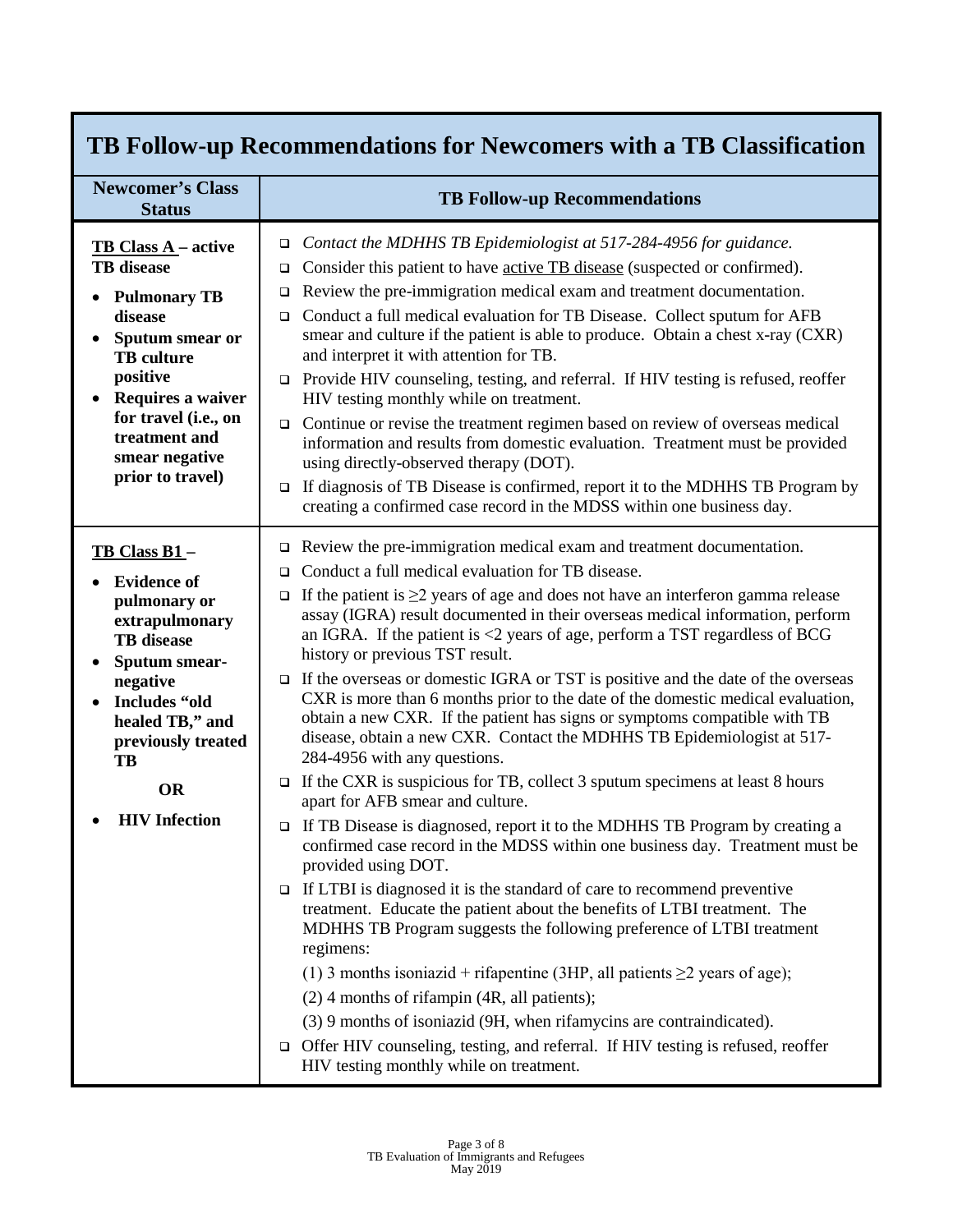| TB Follow-up Recommendations for Newcomers with a TB Classification |                                                                                                                                                                                                                                                                                                                                                                                                                                                                                       |  |  |
|---------------------------------------------------------------------|---------------------------------------------------------------------------------------------------------------------------------------------------------------------------------------------------------------------------------------------------------------------------------------------------------------------------------------------------------------------------------------------------------------------------------------------------------------------------------------|--|--|
| <b>Newcomer's Class</b><br><b>Status</b>                            | <b>TB Follow-up Recommendations</b>                                                                                                                                                                                                                                                                                                                                                                                                                                                   |  |  |
| TB Class B2 - LTBI                                                  | Review the pre-immigration medical exam and treatment documentation.<br>▫                                                                                                                                                                                                                                                                                                                                                                                                             |  |  |
| $(TST \geq 10$ mm<br>induration)                                    | Evaluate for signs and symptoms of active TB disease that may have developed<br>$\Box$<br>since their pre-immigration exam.                                                                                                                                                                                                                                                                                                                                                           |  |  |
|                                                                     | If the patient is $\geq$ 2 years of age and does not have an interferon gamma release<br>$\Box$<br>assay (IGRA) result documented in their overseas medical information, perform<br>an IGRA. If the patient is $\langle 2 \rangle$ years of age, perform a TST regardless of BCG<br>history or previous TST result. If the domestic IGRA or TST is negative and<br>the patient is asymptomatic, they are unlikely to have LTBI. No further<br>evaluation or treatment is recommended. |  |  |
|                                                                     | If the overseas or domestic IGRA or TST is positive, obtain a new CXR. If the<br>$\Box$<br>patient is HIV-positive or has signs or symptoms compatible with TB disease,<br>obtain a new CXR regardless of IGRA or TST result.                                                                                                                                                                                                                                                         |  |  |
|                                                                     | Offer HIV counseling, testing, and referral. If HIV testing is refused, reoffer<br>$\Box$<br>HIV testing monthly while on LTBI treatment.                                                                                                                                                                                                                                                                                                                                             |  |  |
|                                                                     | If LTBI is diagnosed it is the standard of care to recommend preventive<br>$\Box$<br>treatment. Educate the patient about the benefits of LTBI treatment. The<br>MDHHS TB Program suggests the following preference of LTBI treatment<br>regimens:                                                                                                                                                                                                                                    |  |  |
|                                                                     | (1) 3 months isoniazid + rifapentine (3HP, all patients $\geq$ 2 years of age);                                                                                                                                                                                                                                                                                                                                                                                                       |  |  |
|                                                                     | $(2)$ 4 months of rifampin (4R, all patients);                                                                                                                                                                                                                                                                                                                                                                                                                                        |  |  |
|                                                                     | (3) 9 months of isoniazid (9H, when rifamycins are contraindicated).                                                                                                                                                                                                                                                                                                                                                                                                                  |  |  |
| $TB Class B3 - TB$<br>Contact<br><b>Contact overseas</b>            | This person is a pre-immigration contact to a confirmed case of active TB.<br>$\Box$<br>If the patient is $\geq$ 2 years of age, administer an IGRA. If the patient is $\lt$ 2 years<br>$\Box$<br>of age, perform a TST.                                                                                                                                                                                                                                                              |  |  |
| to a confirmed<br>case of TB                                        | If the IGRA or TST is positive or if the patient has signs or symptoms<br>$\Box$<br>compatible with TB disease, obtain a CXR and complete an evaluation to rule<br>out TB disease.                                                                                                                                                                                                                                                                                                    |  |  |

### **NOTE:**

- Pregnancy is not a medical contraindication for treatment of LTBI or of active TB disease.
- An IGRA is preferred for testing persons who have received BCG.
- A TST is preferred for testing children aged less than 2 years.
- A TST administered prior to 6 months of age may yield a false negative result.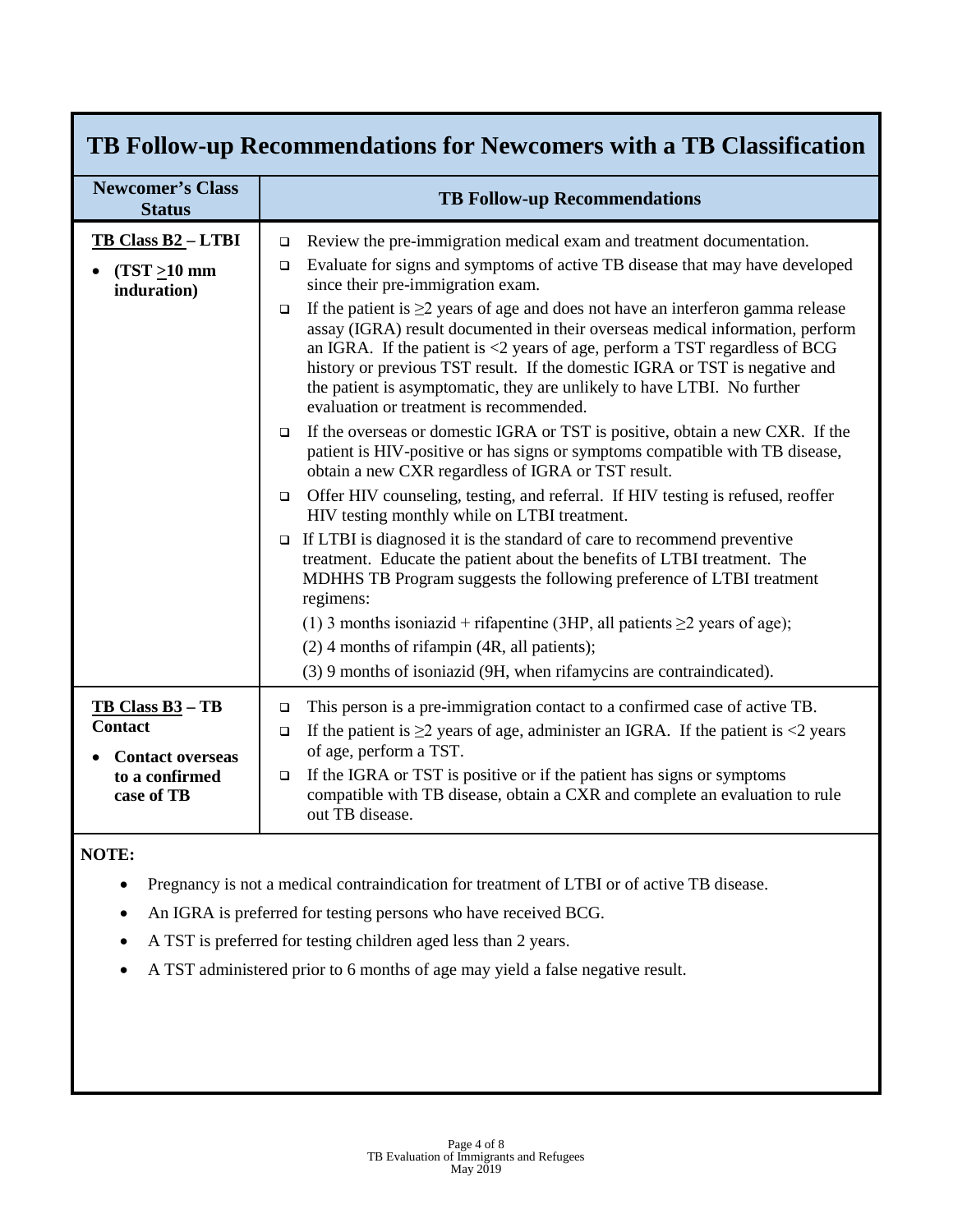<span id="page-5-0"></span>

| <b>Instructions for Completing the EDN TB Follow-up Worksheet</b>                                                         |                                                                                                                                                                                                                                                                                                                                                                                                                                                                                                                                                                                                              |  |  |
|---------------------------------------------------------------------------------------------------------------------------|--------------------------------------------------------------------------------------------------------------------------------------------------------------------------------------------------------------------------------------------------------------------------------------------------------------------------------------------------------------------------------------------------------------------------------------------------------------------------------------------------------------------------------------------------------------------------------------------------------------|--|--|
| The TB Follow-up Worksheet is used to document the post-immigration evaluation of a<br>newcomer with a TB Classification. |                                                                                                                                                                                                                                                                                                                                                                                                                                                                                                                                                                                                              |  |  |
|                                                                                                                           | A complete evaluation requires a diagnosis and, when indicated, a treatment start date.                                                                                                                                                                                                                                                                                                                                                                                                                                                                                                                      |  |  |
| <b>Sections A &amp; B</b><br>Demographic &<br><b>Jurisdictional</b><br><b>Information</b>                                 | Pre-populated<br>$\Box$                                                                                                                                                                                                                                                                                                                                                                                                                                                                                                                                                                                      |  |  |
| <b>Section C</b><br>Date of first<br>$\bullet$<br>U.S. test or<br>provider/clinic<br>visit                                | Record the date of the initial evaluation. This should be whichever is first of<br>$\Box$<br>a provider/clinic visit, TB test blood draw or placement, chest x-ray, or any<br>other TB diagnostic test or appointment.<br>Leave this and the rest of Section C blank if no evaluation was performed<br>□                                                                                                                                                                                                                                                                                                     |  |  |
| <b>TST</b> and/or<br><b>IGRA</b>                                                                                          | Administer a tuberculin skin test (TST) or draw blood for an IGRA.<br>❏<br>Record the TST placement date, mm induration (not redness), and<br>$\Box$<br>interpretation.<br>For persons with TB Class B1 Conditions or TB-related abnormalities<br>$\overline{\phantom{0}}$<br>on CXR, a TST reading of $\geq$ 5 mm is considered positive.<br>Record the date, brand, and results of IGRA, if used.<br>$\Box$<br>Record if there was a history of previous positive TST or IGRA<br>$\Box$                                                                                                                    |  |  |
| <b>U.S. Review of</b><br>Pre-<br>Immigration<br><b>CXR</b>                                                                | Newcomers should bring their pre-immigration CXR film(s) or disk with<br>$\Box$<br>them to their exam. Some images may be available through EDN. If so,<br>for LHJs without access to EDN, the images will be attached to the LTBI<br>record in MDSS.<br>If the pre-immigration CXR is not available or did not have the patient's<br>❏<br>name and date of birth, mark "No."<br>Record your (your physician's) interpretation of the pre-immigration CXR.<br>$\Box$<br>Do not copy the overseas panel physician's interpretation of the pre-<br>$\Box$<br>immigration CXR into the EDN follow-up worksheet. |  |  |
| <b>U.S. Domestic</b><br><b>CXR</b>                                                                                        | Record the interpretation of the CXR ordered by your medical director or<br>❏<br>your consulting physician.<br>Do not copy the overseas panel physician's interpretation of the pre-<br>$\Box$<br>immigration CXR into the EDN follow-up worksheet.<br>If your medical director or consulting physician does not perform a CXR,<br>$\Box$<br>mark "No."                                                                                                                                                                                                                                                      |  |  |
| Comparison                                                                                                                | Compare the pre-immigration CXR to U.S. CXR and choose one option<br>❏<br>that best represents your impression of the comparison.<br>If the pre-immigration CXR is not available, mark "Unknown."<br>❏                                                                                                                                                                                                                                                                                                                                                                                                       |  |  |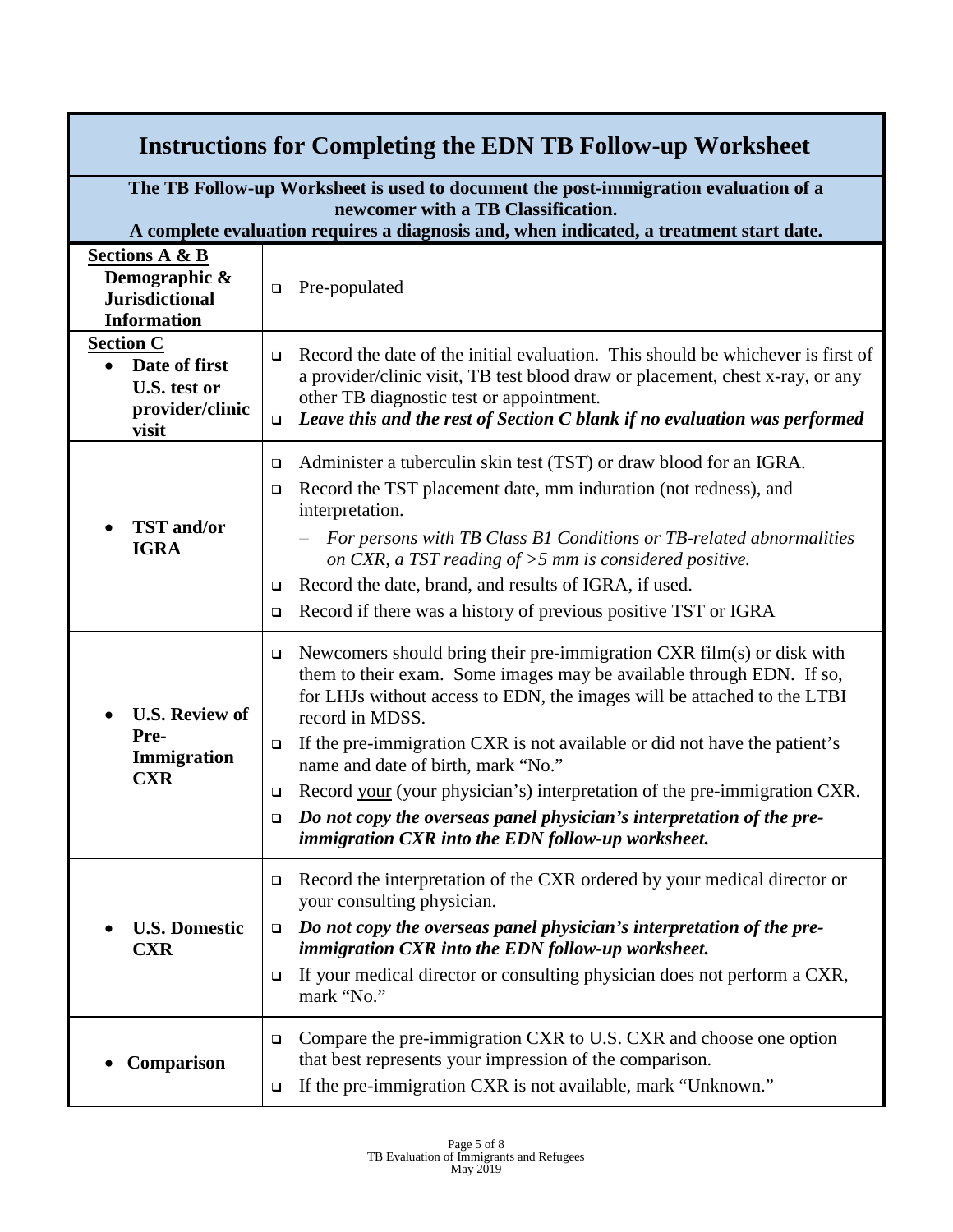| <b>Instructions for Completing the EDN TB Follow-up Worksheet</b>                                                                                                                                                    |                                                                                                                                                                                                                                                                                           |  |  |  |
|----------------------------------------------------------------------------------------------------------------------------------------------------------------------------------------------------------------------|-------------------------------------------------------------------------------------------------------------------------------------------------------------------------------------------------------------------------------------------------------------------------------------------|--|--|--|
| The TB Follow-up Worksheet is used to document the post-immigration evaluation of a<br>newcomer with a TB Classification.<br>A complete evaluation requires a diagnosis and, when indicated, a treatment start date. |                                                                                                                                                                                                                                                                                           |  |  |  |
| <b>U.S. Review of</b><br>Pre-<br>Immigration<br><b>Treatment</b>                                                                                                                                                     | Record your interpretation of pre-immigration TB treatment based on<br>$\Box$<br>review of pre-immigration documents and information provided by the<br>patient.                                                                                                                          |  |  |  |
|                                                                                                                                                                                                                      | If you or your physician collect specimen(s) for AFB smear and culture,<br>$\Box$<br>document the specimen collection date and results.                                                                                                                                                   |  |  |  |
| U.S.<br>Microscopy/                                                                                                                                                                                                  | Do not report results from microscopy/bacteriology performed prior to<br>$\Box$<br><i>immigration.</i>                                                                                                                                                                                    |  |  |  |
| <b>Bacteriology</b>                                                                                                                                                                                                  | Report suspected pulmonary or extrapulmonary TB disease to the<br>$\Box$<br><b>MDHHS TB Program within one working day. Do not wait for culture</b><br>confirmation.                                                                                                                      |  |  |  |
| <b>Section D</b><br><b>Evaluation</b><br><b>Disposition</b><br><b>Date</b>                                                                                                                                           | Record the date when your medical director or consulting physician has<br>$\Box$<br>completed the evaluation, or you have determined that they cannot<br>complete the evaluation for one of the reasons listed.                                                                           |  |  |  |
| <b>Evaluation</b><br>$\bullet$<br><b>Disposition</b>                                                                                                                                                                 | If the evaluation was completed, check the box "Completed evaluation."<br>$\Box$<br>Indicate whether treatment was recommended, and if so, for LTBI or TB<br>disease.                                                                                                                     |  |  |  |
|                                                                                                                                                                                                                      | If the evaluation was initiated but not completed, check the box "Initiated"<br>$\Box$<br>Evaluation / Not completed." Choose the reason(s) why evaluation was<br>not completed from the list provided; check all that apply and write or<br>enter other reasons beside "Other, specify." |  |  |  |
|                                                                                                                                                                                                                      | If the evaluation was never initiated, check the box "Did not initiate<br>$\Box$<br>evaluation." Choose the reason(s) why evaluation was never initiated from<br>the list provided; check all that apply and write or enter other reasons<br>beside "Other, specify."                     |  |  |  |
| <b>Diagnosis</b>                                                                                                                                                                                                     | Mark the box corresponding to the CDC diagnostic classification as listed.<br>$\Box$<br>Treatment is inappropriate for diagnoses of Class 0 or 1. The EDN system<br>□                                                                                                                     |  |  |  |
|                                                                                                                                                                                                                      | will create an error message if treatment is recommended for either of<br>these diagnoses.                                                                                                                                                                                                |  |  |  |
|                                                                                                                                                                                                                      | If diagnosis is Class 3, mark the site(s) of disease and contact the MDHHS<br>❏<br>TB Epidemiologist at 517-284-4956 to complete section D4.                                                                                                                                              |  |  |  |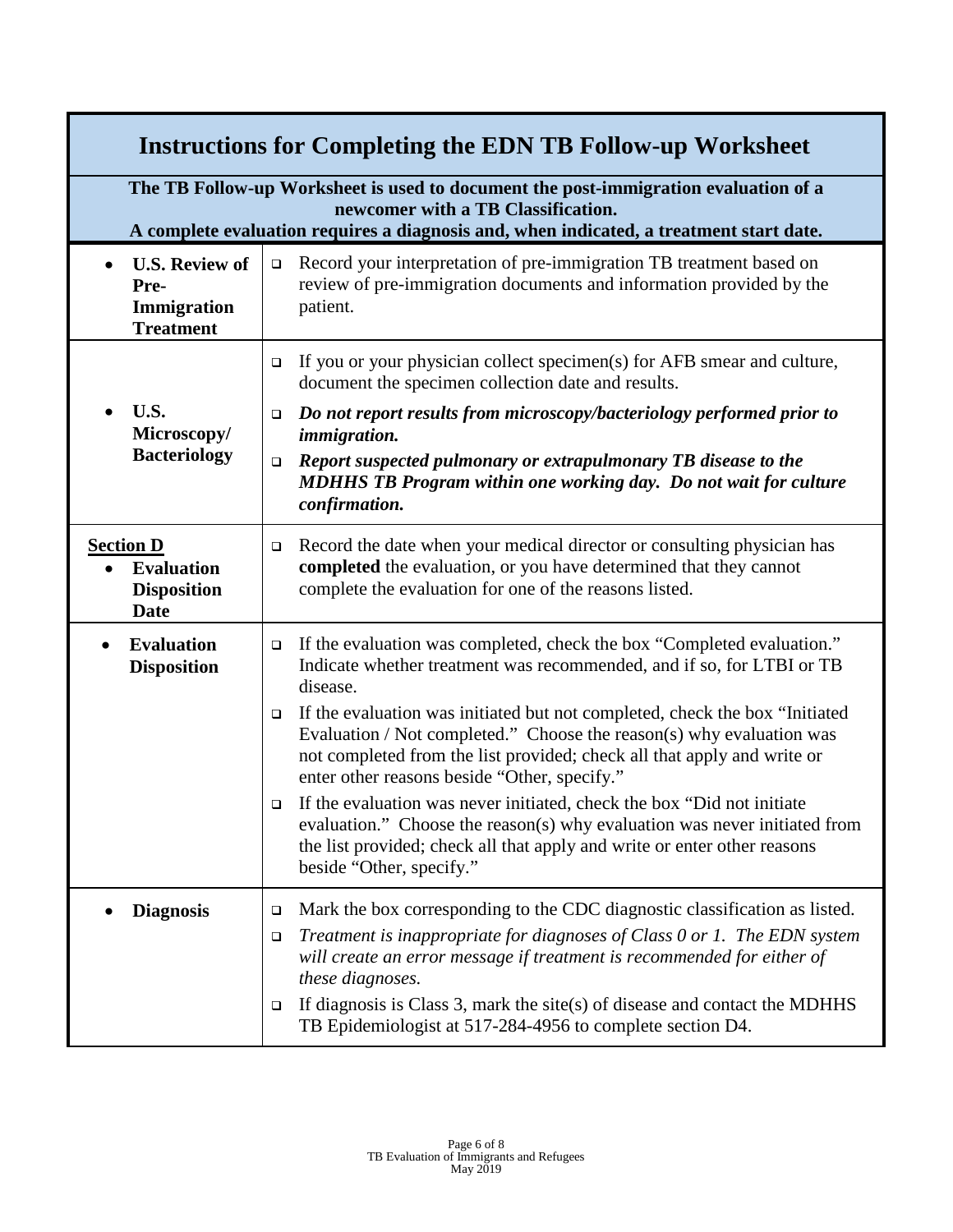|                  | <b>Instructions for Completing the EDN TB Follow-up Worksheet</b>                                                                                                                                                    |                  |                                                                                                                                                                                                                                          |  |
|------------------|----------------------------------------------------------------------------------------------------------------------------------------------------------------------------------------------------------------------|------------------|------------------------------------------------------------------------------------------------------------------------------------------------------------------------------------------------------------------------------------------|--|
|                  | The TB Follow-up Worksheet is used to document the post-immigration evaluation of a<br>newcomer with a TB Classification.<br>A complete evaluation requires a diagnosis and, when indicated, a treatment start date. |                  |                                                                                                                                                                                                                                          |  |
| <b>Section E</b> |                                                                                                                                                                                                                      | $\Box$           | Only complete this section if treatment was recommended in question D2.                                                                                                                                                                  |  |
|                  | U.S.<br><b>Treatment</b><br><b>Initiated</b>                                                                                                                                                                         | $\Box$           | If treatment was initiated, mark "Yes," and for "If Yes," specify for TB<br>disease or LTBI.                                                                                                                                             |  |
|                  |                                                                                                                                                                                                                      | $\Box$           | Treatment must comply with CDC recommendations. Patients diagnosed<br>as Class 2 or Class 4 should receive treatment unless contraindicated.<br>Consult the MDHHS TB Program at 517-335-8165 if uncertain which<br>regimen to prescribe. |  |
|                  |                                                                                                                                                                                                                      | ❏                | Treatment for Class 3 should rely on directly-observed therapy (DOT) and<br>be provided through the patient's local health department.                                                                                                   |  |
|                  |                                                                                                                                                                                                                      | □                | If treatment was not initiated, mark "No," and for "If No, specify the<br>reason," mark the appropriate boxes. Check all that apply and enter other<br>reasons next to "Other (specify)."                                                |  |
|                  |                                                                                                                                                                                                                      | $\Box$           | <b>LHJs without direct EDN access:</b> if treatment was started, contact the<br>MDHHS TB Epidemiologist when treatment is completed or ended. Leave<br>E3-E4 blank until that time.                                                      |  |
|                  | <b>Treatment</b><br><b>Start Date</b>                                                                                                                                                                                | $\Box$<br>$\Box$ | Only complete this section if treatment was initiated.<br>Specify the date that treatment was started.                                                                                                                                   |  |
|                  | U.S.<br><b>Treatment</b><br><b>Completed</b>                                                                                                                                                                         | $\Box$           | Leave this section blank until treatment has stopped.                                                                                                                                                                                    |  |
|                  |                                                                                                                                                                                                                      | $\Box$           | <b>For LHJs without direct EDN access:</b> submit the worksheet to MDSS with<br>this section blank. Submit an updated worksheet, with this section<br>completed, after treatment is completed or ended.                                  |  |
|                  |                                                                                                                                                                                                                      | □                | <b>For LHJs with direct EDN access:</b> save the worksheet in EDN, but do not<br>"submit" until treatment has completed or ended.                                                                                                        |  |
|                  |                                                                                                                                                                                                                      | ❏                | Mark the appropriate box to indicate whether treatment was completed or if<br>it is unknown whether treatment was completed.                                                                                                             |  |
|                  |                                                                                                                                                                                                                      | ❏                | If treatment was not completed, mark "No," and for "If No, specify the<br>reason," mark the appropriate boxes. Check all that apply and enter other<br>reasons next to "Other (specify)."                                                |  |
|                  | <b>Date Therapy</b>                                                                                                                                                                                                  | □                | Leave this section blank until treatment has stopped                                                                                                                                                                                     |  |
|                  | <b>Stopped</b>                                                                                                                                                                                                       | □                | If treatment was completed, specify the date the final dose was administered.                                                                                                                                                            |  |
|                  |                                                                                                                                                                                                                      | □                | If treatment was initiated but not completed, specify the date treatment<br>ended (date patient stopped taking treatment) and describe the reason<br>therapy was stopped next to "Specify reason therapy stopped."                       |  |